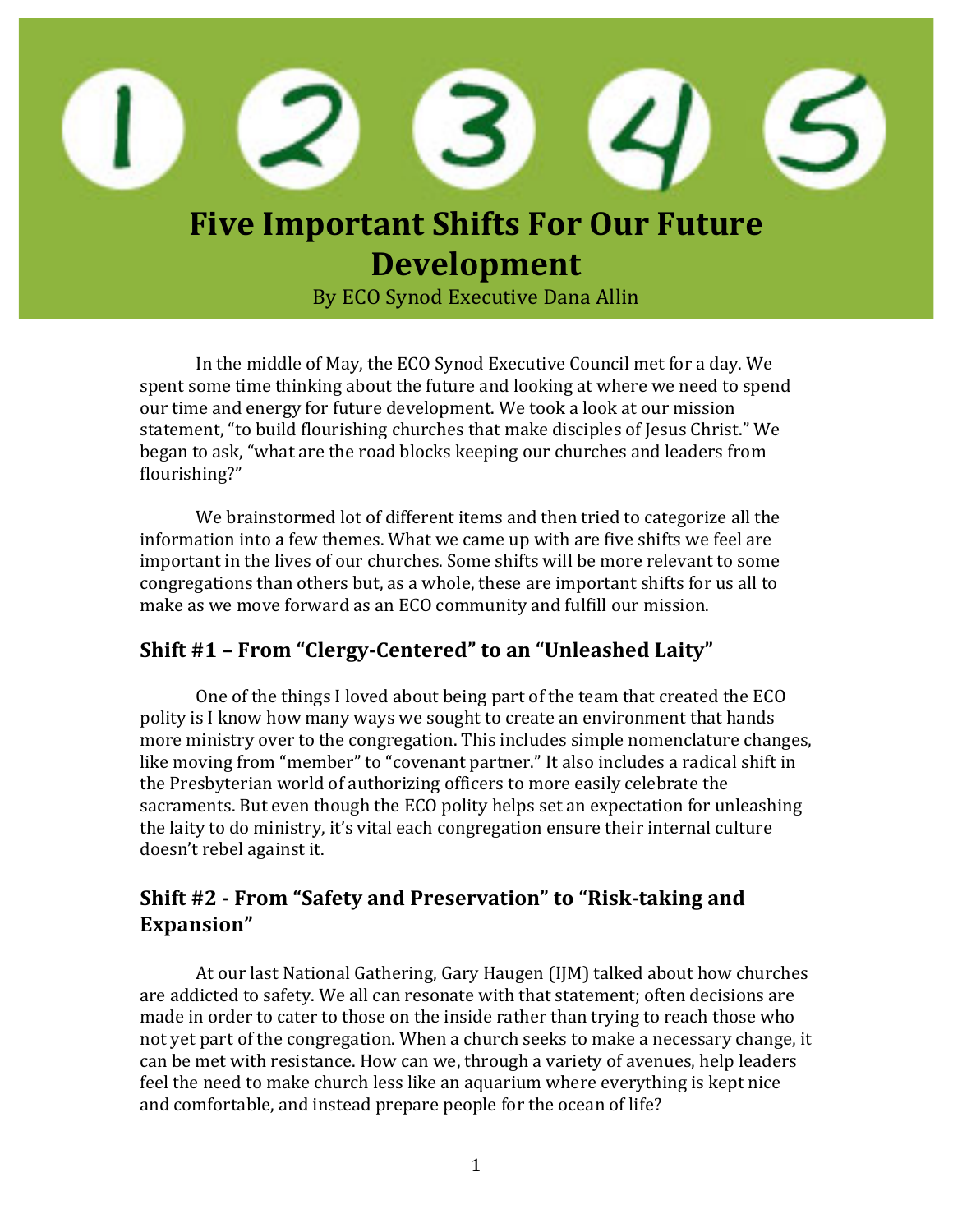### **Shift #3 - From "Homogeneous Leadership Prepared for Christendom**" to "Preparing all of God's people for a post-Christian **Culture"**

There are two challenges encompassed in this shift that need to be considered. First, we need to live into our value of "Egalitarian Ministry." As stated in our values, this includes focusing on nurturing women for ministry as well as younger leaders, and raising up a diversity of leaders from a variety of ethnic and socio-economic backgrounds. Secondly, we need to shift the types of ministry we are preparing leaders to be a part of. Most people realize the Christendom model of ministry is rapidly fading away, if not gone entirely. Yet, we do not fully embrace the type of preparation necessary for leaders to serve in new contexts.

#### **Shift #4 - From "Purely Attractional Model of Ministry" to "Missional AND Attractional"**

In recent years, the debate between "missional" and "attractional" models of ministry has shifted so the two are not seen as mutually exclusive and competing, but as complementary to one another. The attractional model of ministry seeks to bring people into worship and then assimilate them into an educational opportunity in community as well as into some form of service. The missional model of ministry seeks to get smaller communities out into the world, consistently engaging with those in their culture who do not know Jesus. Sociologists who focus on the ministry of the church estimate that, nationwide, 50% of the unbelieving population can be reached through the attractional model and 50% will need to be reached through the missional model. Our churches must be able to shift to being both attractional and missional.

### **Shift #5 - From "An Addition/Subtraction Mentality" to "Multiplication Mindset"**

The focus for churches for a long time has been on adding numbers to our congregations, which is a focus on addition. In other cases, the focus has been on slowing down the decline, a focus on subtraction.However, the church, as the Body of Christ, is an organism—and all healthy organisms multiply. While we still need to ask questions regarding addition and subtraction, the better focus is on questions of multiplication. We need to help churches of all sizes and situations see the role they can play in the multiplication of disciples, leaders, communities, and churches.

As we articulate these shifts, our goal is to help congregations and leaders be linked to a variety of resources ECO offers, but also resources outside of our tribe. We want resources where leaders and congregations can take the next step in making these shifts, regardless of where they are starting from. Also, we all can help